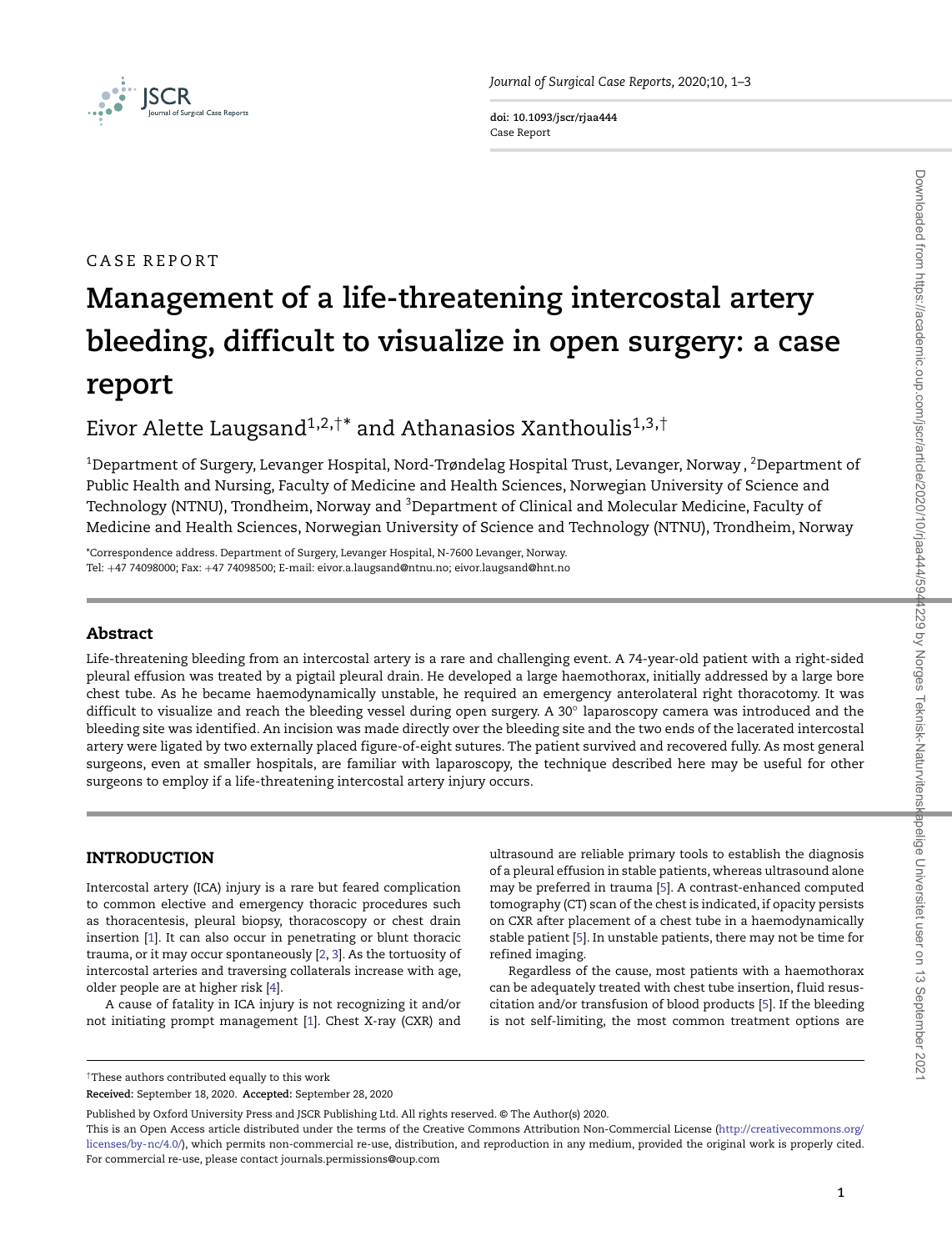

**Figure 1:** Portable chest X-ray with no pleural effusion after placement of pigtail pleural drain.

<span id="page-1-0"></span>thoracotomy or endovascular embolization [\[5\]](#page-2-4). In hospitals without thoracic surgeons or interventional radiologists, an emergency thoracotomy may be the only option if the patient is haemodynamically unstable with a massive haemothorax [\[5\]](#page-2-4). Even with an open chest, identification and control of the bleeding vessel can be challenging [\[6\]](#page-2-5).

# **CASE REPORT**

A 74-year-old male patient with a history of type 2 diabetes mellitus, ankylosing spondylitis and cystoprostatectomy with Bricker bladder was admitted with acute renal failure not responding to conservative measures. He needed haemodialysis. Due to clinical deterioration with dyspnoea, hypotension and inadequate peripheral perfusion during intermittent haemodialysis, he was transferred to the intensive care unit (ICU). A right-sided pleural effusion was found, and the intensivist inserted a pigtail pleural drain under ultrasound guidance. The fluid was somewhat bloody, but control with ultrasound and CXR [\(Fig. 1\)](#page-1-0) after the procedure was normal.

Our surgical team was contacted after 4 h, as the pleural fluid had become grossly haemorrhagic. A CXR showed haemothorax [\(Fig. 2\)](#page-1-1). Upon clinical deterioration, the patient was intubated, and a 24Ch chest tube was introduced. Approximately, 500 ml of blood was immediately drained, followed by 300 ml during the first 30 min. ICA laceration was suspected. Despite transfusion of red blood cells and plasma and infusion of noradrenaline, the patient remained circulatory unstable. A new CXR showed massive haemothorax despite drainage [\(Fig. 3\)](#page-1-2). The patient was now utterly haemodynamically unstable and not suited for transportation. As there are no thoracic surgeons or interventional radiologists in our hospital, the general surgeons decided to take him to the operating theatre. A wide anterolateral right thoracotomy was performed with patient lying in left lateral decubitus position. The right pleural cavity was full of fresh and coagulated blood. The pulsating bleeding was seen coming from the posterolateral, caudal chest wall, but the exact site deep down in the sharp costophrenic angle could not be localized and was inaccessible for any surgical haemostatic manoeuvre.

A 30◦ laparoscopy camera was introduced through the thoracotomy and the bleeding site was identified. The skin and subcutaneous tissue were incised directly over the injured artery.



**Figure 2:** Portable chest X-ray in half-upright position showing haemothorax 4 h after placement of pigtail pleural drain.

<span id="page-1-1"></span>

**Figure 3:** Portable chest X-ray in half-upright position showing massive haemothorax despite chest tube.

<span id="page-1-2"></span>Under direct visualization by the laparoscope, the two ends of the injured artery were suture ligated by means of two externally placed figure-of-eight sutures of absorbable polyglactin 2-0. This manoeuvre controlled the bleeding effectively. Two chest drains were introduced, and the thoracotomy was closed in layers. The patient was transported to the ICU. The two chest drains were removed at 6th and 8th postoperative day, respectively. The patient survived and recovered fully, but died of lymphoma *>*6 months after surgery.

## **DISCUSSION**

ICA injury can be life-threatening or even fatal. In our case, a life-threatening bleeding occurred as a complication to thoracentesis. Thoracentesis is a common bedside procedure, with few complications. The incidence of haemothorax after thoracentesis is 0.01–0.1% [\[7\]](#page-2-6). Older patients with advanced renal insufficiency and severe coagulopathy, as ours, are considered at increased risk [\[7\]](#page-2-6). As recommended, the pleural drain in this case was introduced by advancing the needle above the superior